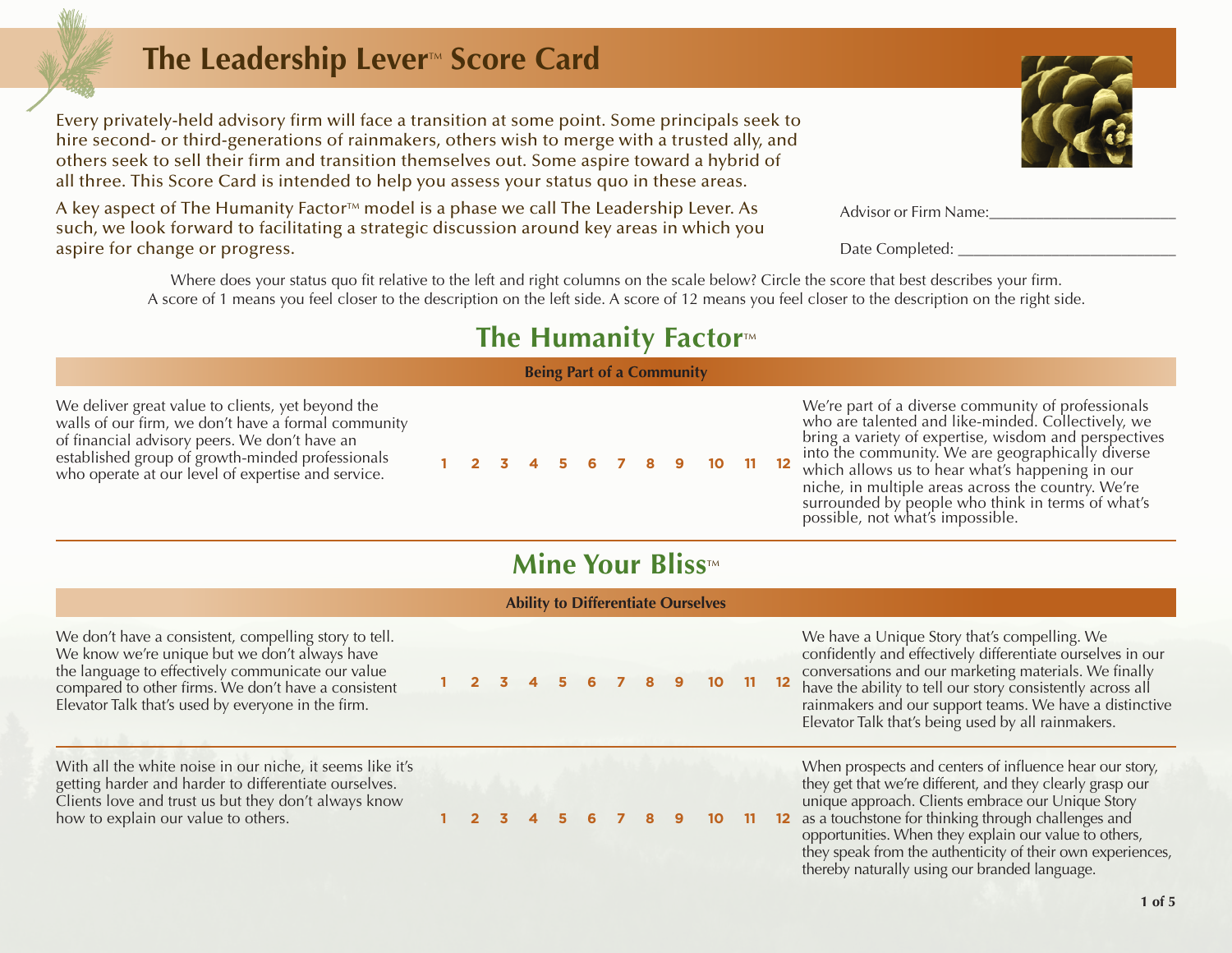### **Mine Your Bliss**™ *continued*

| <b>Referral Habits and Processes</b>                                                                                                                                                                                                                 |  |                |    |  |      |   |     |   |              |                 |  |     |                                                                                                                                                                                                                                                                        |
|------------------------------------------------------------------------------------------------------------------------------------------------------------------------------------------------------------------------------------------------------|--|----------------|----|--|------|---|-----|---|--------------|-----------------|--|-----|------------------------------------------------------------------------------------------------------------------------------------------------------------------------------------------------------------------------------------------------------------------------|
| We don't have a consistent process or consistent<br>habits around asking clients for referrals. We get most<br>of our qualified referrals from a handful of clients. We 1<br>seem to get referred laterally or down-market, instead<br>of up-market. |  | $2^{\circ}$    | 3. |  |      |   |     |   |              | 10 <sup>°</sup> |  |     | We have a consistent process for proactively<br>harvesting the most qualified, inner circle referrals<br>12 from the clients we wish to duplicate. The process is<br>professional, not salesy, and it's simple to replicate.                                           |
| We would like to groom junior rainmakers but we don't<br>have a predictable methodology for helping them fill their $\begin{array}{cccc} 1 & 2 & 3 & 4 & 5 & 6 \end{array}$<br>pipelines.                                                            |  |                |    |  |      |   | 7 8 |   | 9            | 10 <sup>°</sup> |  | -11 | We have a clear path for filling our junior rainmakers'<br>pipelines.<br>$12 \overline{ }$                                                                                                                                                                             |
| We don't have a way to correlate our revenue or growth<br>goals to the quantifiable activity required to meet them.                                                                                                                                  |  | $\mathbf{2}^-$ | К  |  | - 51 | 6 |     | 8 | $\mathbf{Q}$ | 10 <sup>°</sup> |  |     | Our referral process allows us to reverse engineer our<br>revenue goals into clear activity goals. We have the<br>ability to track and monitor our goals throughout the<br>$12 \,$<br>year. We have regular access to coaching that helps us<br>improve our skillsets. |

In our current affiliation model, it gets harder and harder to service our clients and to do so efficiently. The idea of transitioning to a more independent platform is appealing yet overwhelming. We don't have time to do the research, and if we did, we wouldn't know where to start. **1 2 3 4 5 6 7 8 9 10 11 12**

**Ease of Client Service**

Our new, independent model is refreshingly efficient. We were able to make the transition with far less red-tape compared to what our colleagues have experienced elsewhere. The onboarding process was well documented and infused with leadership and support. We had a clear story to tell about the transition, and it gave our clients confidence to move forward with us. Without the previous distractions of bureaucracy, we have more time and energy to focus on servicing clients and building our business.

Cedar  $G \R$   $O$ 

CULTIVATE TODAY.™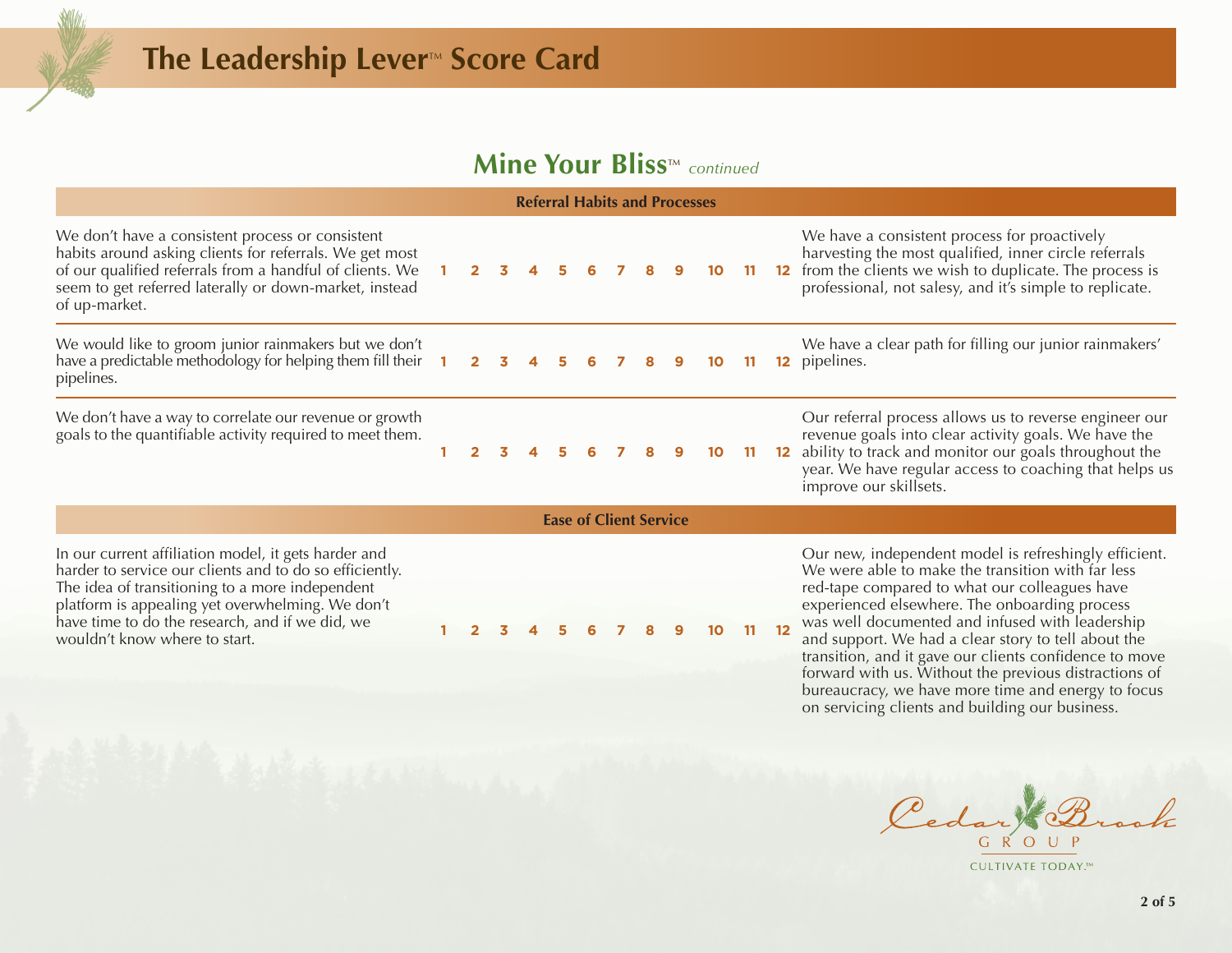## **Cultivate Your Contributions™**

### **Depth of Planning Capabilities**

| We believe in planning and we offer it to a degree,<br>but we aspire to a more robust offering. We don't<br>have the time or resources to create a process.<br>Even if we did, the idea of onboarding a new<br>approach is daunting.                                                                                                                                       |  |  |  |  |  |  |  |  |  | 10 |    | $11 12$           | We have a time-tested, replicable planning process.<br>Instead of reinventing the wheel, we have adopted<br>a proven methodology. Our community includes an<br>established, well-staffed Planning Department, so we<br>don't have to do all the work ourselves. There are clear<br>tools and work flows to guide us through each phase. |
|----------------------------------------------------------------------------------------------------------------------------------------------------------------------------------------------------------------------------------------------------------------------------------------------------------------------------------------------------------------------------|--|--|--|--|--|--|--|--|--|----|----|-------------------|-----------------------------------------------------------------------------------------------------------------------------------------------------------------------------------------------------------------------------------------------------------------------------------------------------------------------------------------|
| We believe we offer great planning, yet everyone<br>makes the same claim these days. We don't<br>have a way to demonstrate a repeatable client<br>experience in this area.                                                                                                                                                                                                 |  |  |  |  |  |  |  |  |  |    |    | 12                | We have clear, compelling marketing materials that<br>demonstrate the quality and unique nature of our<br>planning process. It gives us the confidence to market<br>our planning services more actively, and to charge<br>planning fees commensurate with our value.                                                                    |
| <b>Diversification of Revenue Streams</b>                                                                                                                                                                                                                                                                                                                                  |  |  |  |  |  |  |  |  |  |    |    |                   |                                                                                                                                                                                                                                                                                                                                         |
| We worry that our revenue is heavily reliant on one<br>primary revenue stream. If market factors shift, we<br>could face a down-turn.                                                                                                                                                                                                                                      |  |  |  |  |  |  |  |  |  | 10 |    | $12 \overline{ }$ | We have multiple sources of revenue and feel insulated<br>from any single potential shift in the financial markets,<br>and the legal and tax environments.                                                                                                                                                                              |
| <b>Breadth of Capabilities</b>                                                                                                                                                                                                                                                                                                                                             |  |  |  |  |  |  |  |  |  |    |    |                   |                                                                                                                                                                                                                                                                                                                                         |
| We're proud of our current capabilities, yet we'd<br>like to offer a greater breadth to our clients. We see<br>areas of opportunity for both our clients and our firm,<br>yet we don't have a clear path for expanding our<br>offerings. When we consider the required investment<br>in additional team members, technology and process<br>development, it's overwhelming. |  |  |  |  |  |  |  |  |  |    |    | $12 \overline{ }$ | Our community includes a significant breadth of talent<br>and resources across many core planning, investment<br>and insurance disciplines. There are distinct support<br>teams, and collaborative methodologies available for<br>us to learn new capabilities, or partner with other like-<br>minded professionals.                    |
| <b>Access to New Learning</b>                                                                                                                                                                                                                                                                                                                                              |  |  |  |  |  |  |  |  |  |    |    |                   |                                                                                                                                                                                                                                                                                                                                         |
| Our firm is growth-minded and we're always<br>interested in broadening our knowledge-base. Given<br>the trends in our industry, we don't have logical<br>channels through which to continually deepen our<br>learning, from principals through to our teams.                                                                                                               |  |  |  |  |  |  |  |  |  | 10 | 11 | 12                | Our community is infused with a like-minded<br>learning environment. There are regularly-scheduled<br>collaborative sessions for our advisors and our support<br>teams. There's an established university-style curriculum<br>through which we can deepen and diversify our                                                             |

knowledge-base. It is taught by our advisory peers, as opposed to wholesalers or Home Office folks.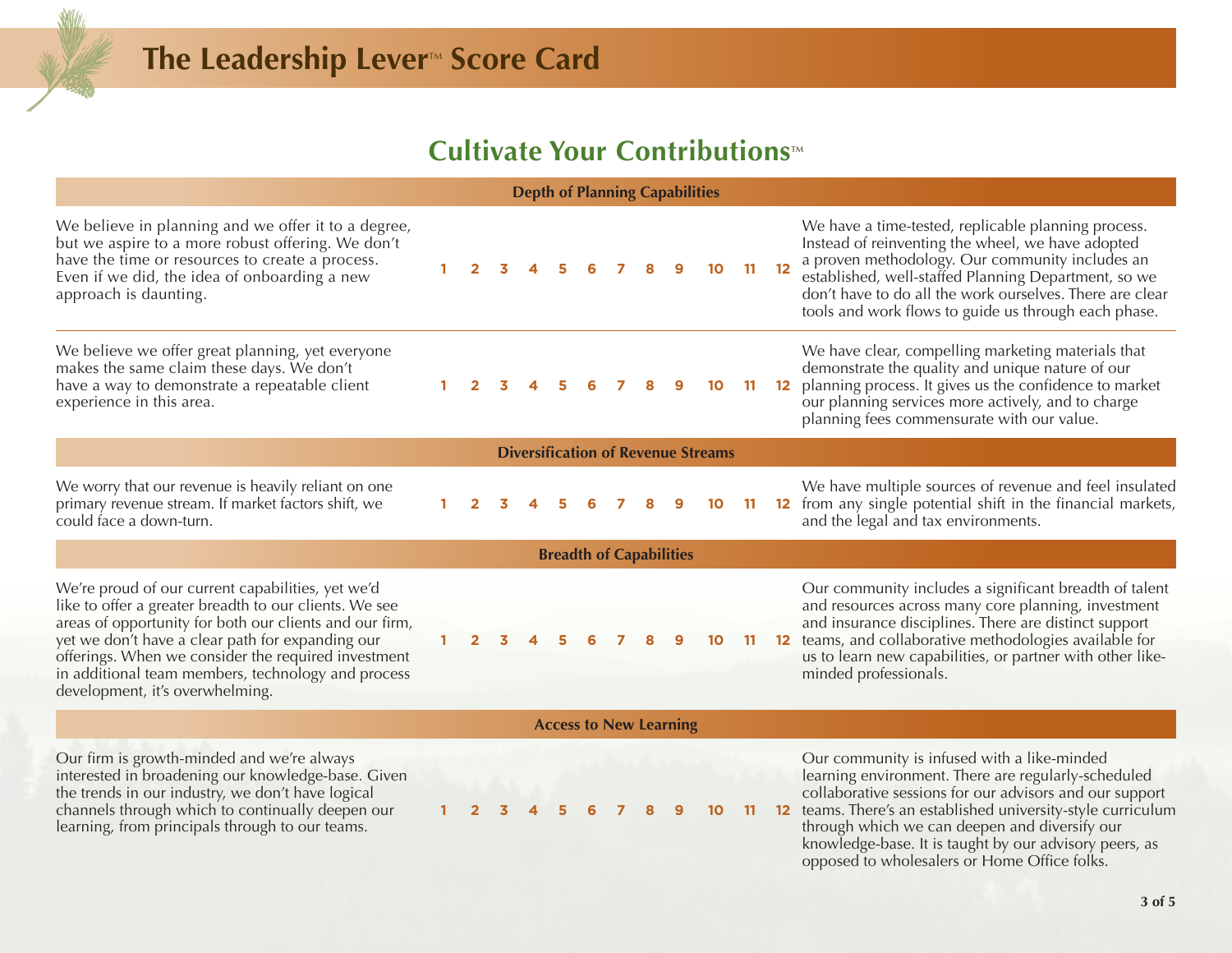### **Cultivate Your Contributions**™ (continued)

#### **Access to Management Resources**

We thrive when we're face-to-face with clients, yet the day-to-day responsibilities of managing our team and the firm are overwhelming. We feel we're falling short in team management and human resources.<br>in team management and human resources.

Our community supports us in managing any or all of the day-to-day aspects of running our firm. From recruiting, to human resources, to lease management, to payroll and benefits, we can select elements to outsource. Our team feels well-supported and valued in these areas.

Much of our important client work is done manually. We have technology but it doesn't get us to the client-facing result we need. Good data is hard to get, and when we do get it, we have to exhaustively double-check the information. It seems like the team resources required to produce a quality result are constantly increasing.

While we would like to upgrade our technology (phone systems, CRM, reporting systems), doing so can be cost-prohibitive. Meanwhile, we don't have the human resources to research, vet and onboard the technology.

**10 11 12** 

**Quality of Our Technology**

**1 2 3 4 5 6 7 8 9 10 11 12**

technology platform is reliable and user-friendly. We received training at the advisory and team level to help us onboard the platform, and integrate our new capabilities into our existing, day-to-day business.

We have real-time access to accurate, integrated data for all of our clients and client accounts. The

We have a cutting-edge, integrated technology platform. As part of our larger community, the research and vetting were already in place, and the onboarding of the new systems had already been tested and proven. Also, our community brings economies of scale to our firm, so we reap the rewards of sophisticated systems that are accessible from a cost perspective.

Cedar te